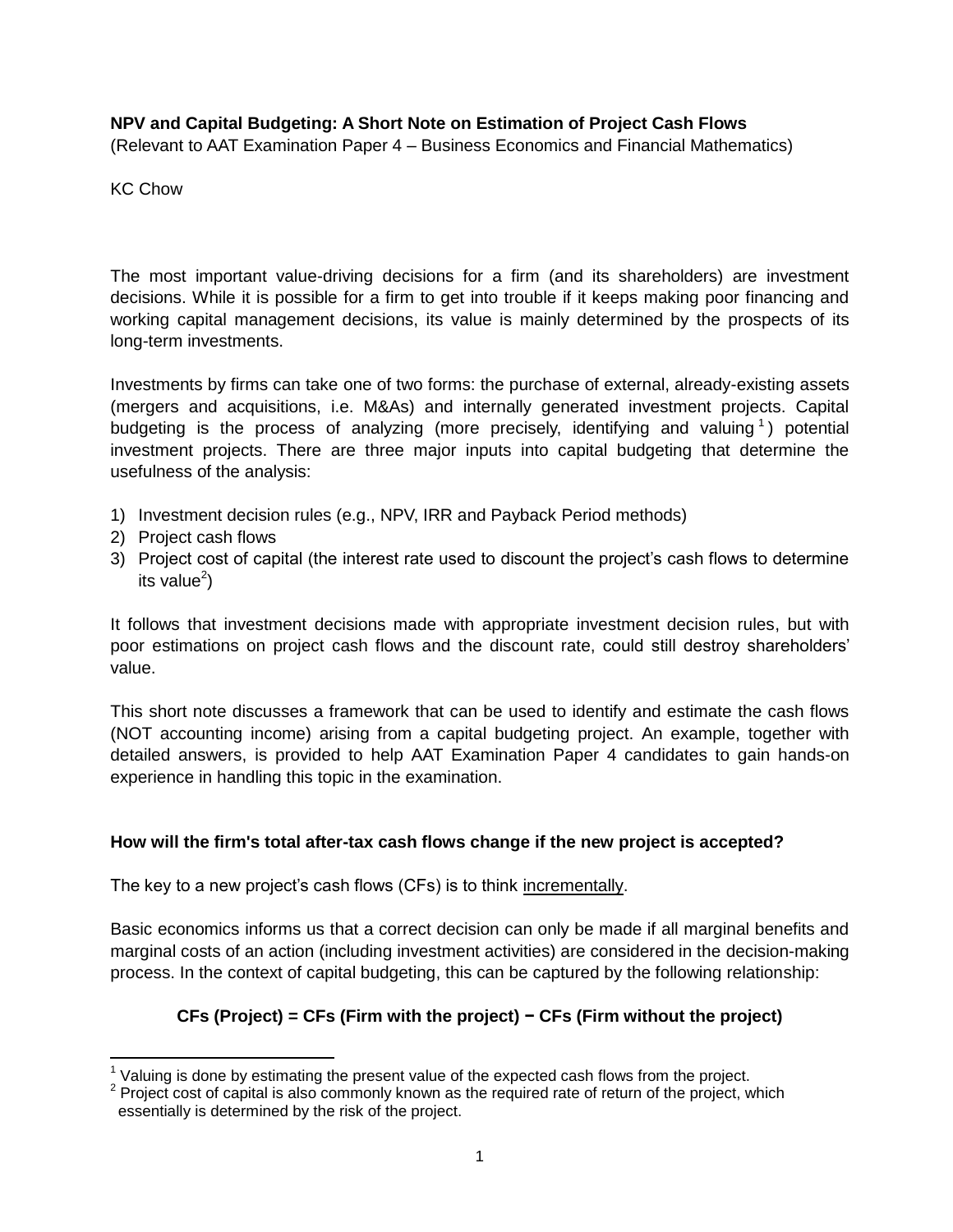These project-related cash flows are known as **incremental cash flows (cash flows arising from the project)**. Incremental cash inflows (outflows) should show up as a positive (negative) value on the left-hand side of the equation above. If the cash flows occur regardless of whether the project is undertaken (non-incremental), then CFs (Project) will be equal to zero.

In determining the project's incremental cash flows, it would be helpful to keep the following principles in mind:

i) *Do NOT* **include sunk costs**: Costs that have already been incurred or money that has already been committed are irrelevant; only cash flows that are incurred now and/or in the future matter.

Examples of sunk costs:

- Consultation fee for a feasibility study of the project
- Past research and development expenditures.

To see how the equation above can be used to determine the incremental cash flows for the project, assume that the consultation fee for the feasibility study above is \$0.5m. It follows that

CFs (Project) = 0 = [−\$0.5m (cash flows to the firm with the project judged as *feasible*)] − [−\$0.5m (cash flows to the firm with the project judged as *infeasible*)]

ii) *Include* **opportunity costs**: Any asset used for a project might have a higher value in some alternative use.

Example:

Let the relevant market interest rate *r* be 10%. A piece of land owned by the firm is to be used to build a new plant on. The piece of land could be sold for \$10m now (if the project is not undertaken) or \$15m at the end of the project period, in 10 years.

NPV of foregone opportunity =  $-\$10m + \frac{\$15m}{(1 + 0.1)^{10}} = -\$4.22m$ 

The above calculations show that, by going ahead with the project, although the firm retains the ownership of the piece of land and reaps the benefits from the rise in the land value during the project, it has incurred an opportunity cost of 10% per year (the return it could have earned by investing the \$10m in financial assets of similar risk to the project). It follows that the "opportunity land cost" for the project is \$4.22m in today's dollars.

- iii) *Include* **all side effects**: The project may harm or enhance existing businesses (in terms of cash flows) of the firm.
- iv) *Do NOT* **include financing costs**: The costs of financing the project (such as interest payments on debt and dividend payments) have already been embodied in the project cost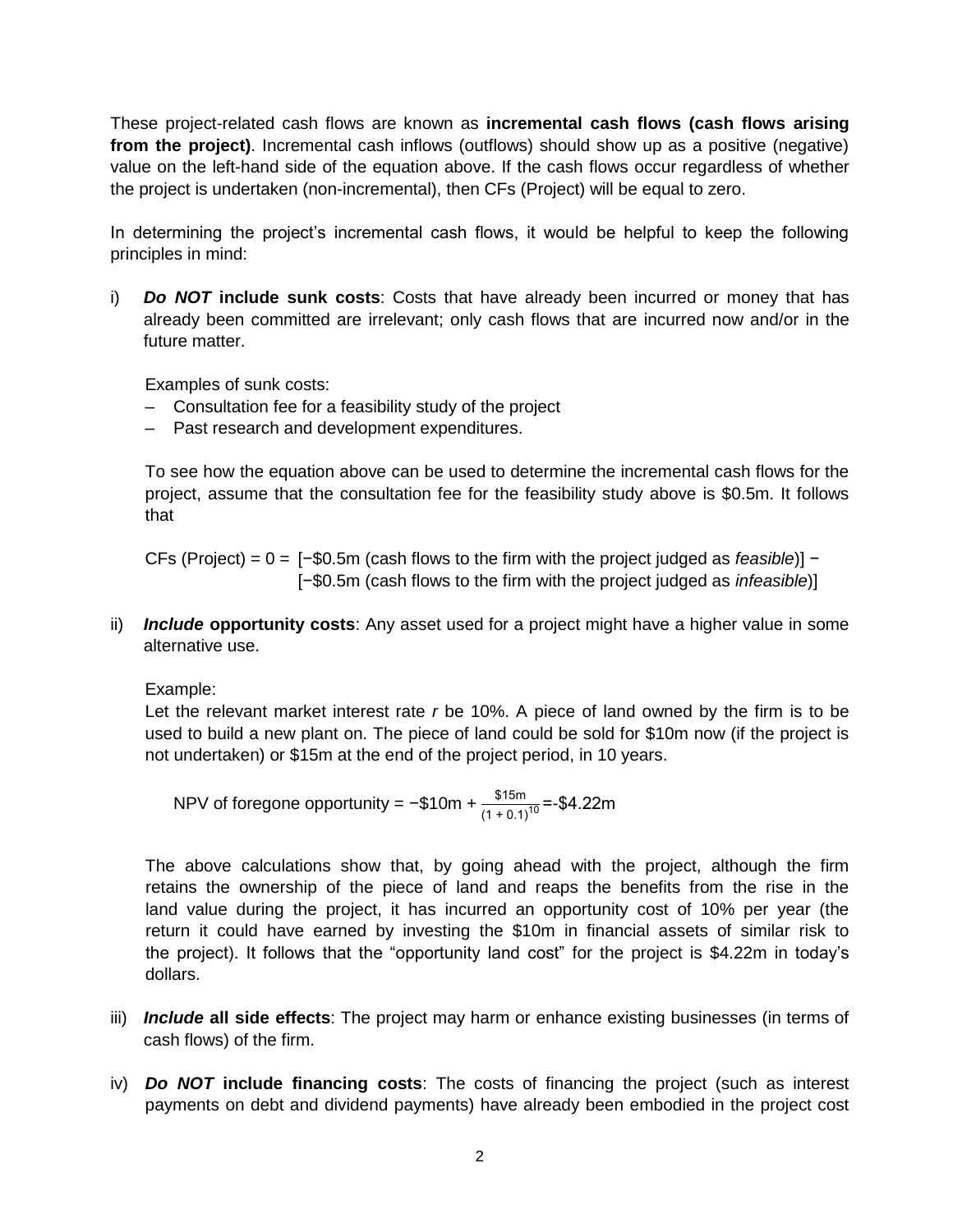of capital (*r*). To avoid double counting, financing costs should not be included as part of the project's incremental cash outflows.

v) **Future inflation (or deflation)** must be taken into account when estimating future cash flows of the project, as it would affect not only the incremental cash inflows and outflows, but also the project cost of capital, *k*. [In this note, inflation will not be considered.]

## **Example:**

A feasibility study costing \$800,000 commissioned by UShale Mining Inc. (UMI) has concluded that production capacity constraints will be the major hindrance to the firm's development over the next few years The company's board has decided to build a new production facility to increase the firm's production capacity. The project is expected to last for 10 years. The following cash flows are estimated for the project:

- 1) The land which the facility will be built on is estimated to cost \$150 million to acquire and is expected to be worth \$350 million at the end of the project.
- 2) The construction cost of the production facility is estimated to be \$20 million. For tax purposes, the facility will be fully depreciated on a straight line basis over its estimated economic life of 10 years and is expected to be sold for \$4 million at the end of the project.
- 3) Machinery will have to be purchased for the production facility at a cost of \$10 million. For tax purposes, machinery will be depreciated at its full cost on a straight-line basis over its estimated economic life of 10 years. The machines are expected to be sold for \$1 million at the end of the project.
- 4) An initial increase in working capital of \$500,000 is required today and another \$750,000 at the end of Year 4 and Year 7, respectively. The working capital will be fully recovered at the end of the project.
- 5) To fund the project, UMI has borrowed \$100 million from the bank and the yearly interest charge is 5%.

The management of UMI estimates that the project will increase revenues and operating expenses (before depreciation and amortization) by \$8 million and \$3 million respectively in its first three years of operation and \$12 million and \$5 million respectively in the remaining seven years.

UMI's corporate income tax rate is 20% and its cost of capital (required rate of return of the project, given its risk) is 10%.

Based on the net present method, should the project be undertaken?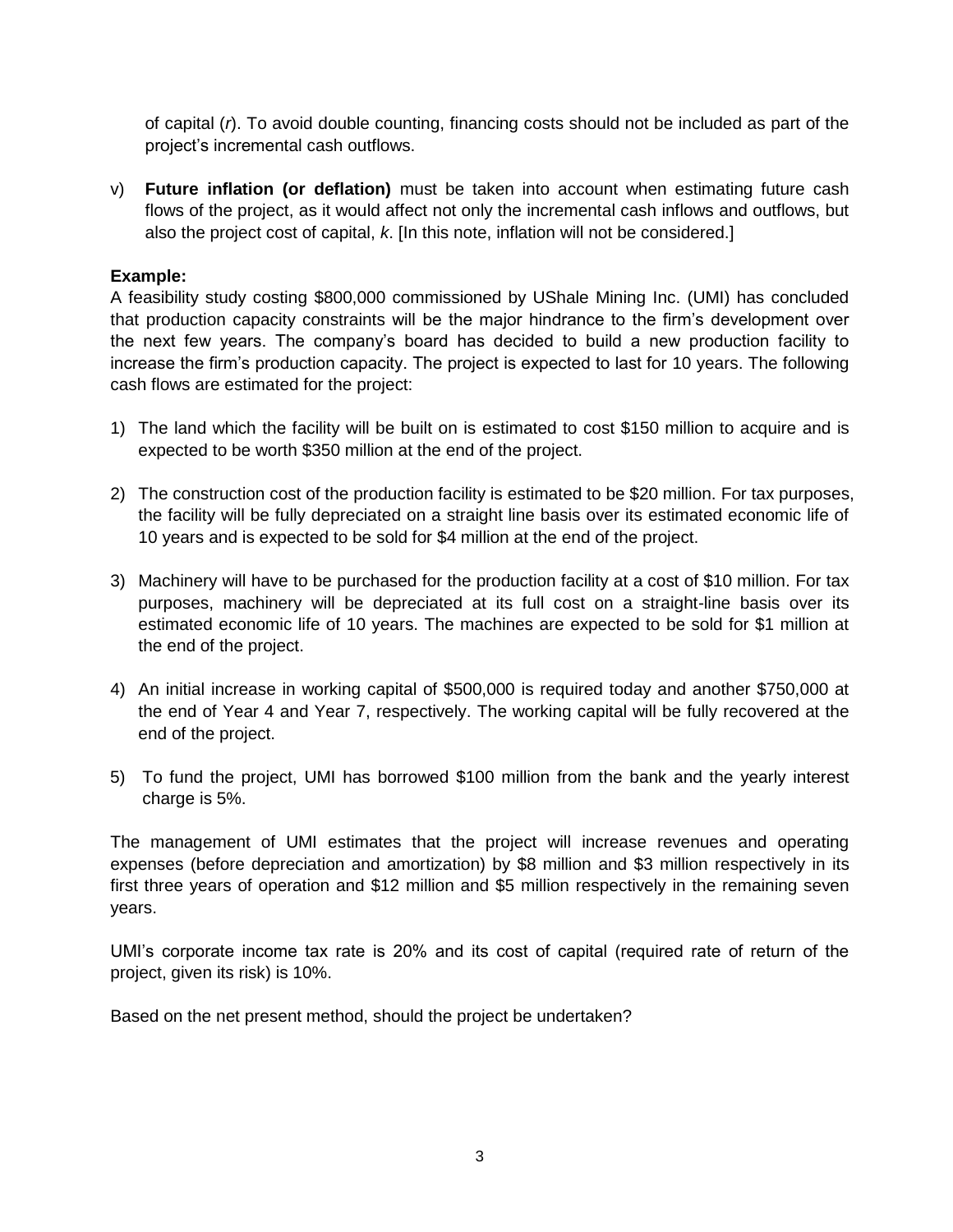### **How to handle the cash flows from the project to arrive at an NPV estimate for the project:**

This framework is based on the *cash flows timeline* of the project:

- a) Initial Investments (Investment outlays at the beginning of the project,  $t = 0$ ) e.g. Investments on land, machinery, equipment, production facility and change in net working capital.
- b) Present Value (PV) of the Net Cash Flows over the life of the project
	- i) PV of yearly after-tax cash flows from operations (assuming cash flows are the same every year)
		- **= Yearly after-tax operating CFs × PVIFA(***m,k***)** where *m* is the economic

life of the project and *k* is the project cost of capital

Note: If there is no corporate income tax, there is no difference between before-tax and after-tax cash flows.

ii) PV of yearly tax savings from depreciation of the assets (based on the straight-line depreciation method and the asset being fully depreciated)

**= Yearly depreciation expense (D = ) × tax rate (T) × PVIFA** *(m, k)*

where *n* is the economic life of the asset

Note: If there is no corporate income tax, T is equal to zero, and there will be no tax savings from depreciation of the assets. This item can be ignored completely.

- iii) PV of after-tax salvage value of the assets received at the end of the project **= After-tax salvage value x PVIF***(m,k)*
	- 1) After-tax (AT) salvage value of *Depreciable* Asset *i*
		- = Resale Price − Corporate Income Tax owed (if any)
		- $=$  Resale Price (Resale Price Remaining Book Value  $t = m$ ) x Tax Rate (T)
		- = Resale Price (Resale Price (Initial Cost Accumulated Depreciation at the end of the project))  $\times$  T
		- **= Resale Price – [Resale Price – (Initial Cost –**  $\frac{u \cos \theta}{n}$  x m)] x T

**Note:** If the economic life of the project is the same as that of the asset (i.e.,  $m = n$ , the formula above could be simplified to the following:

AT salvage value of Depreciable Asset *i* = **Resale Price (1 – T)**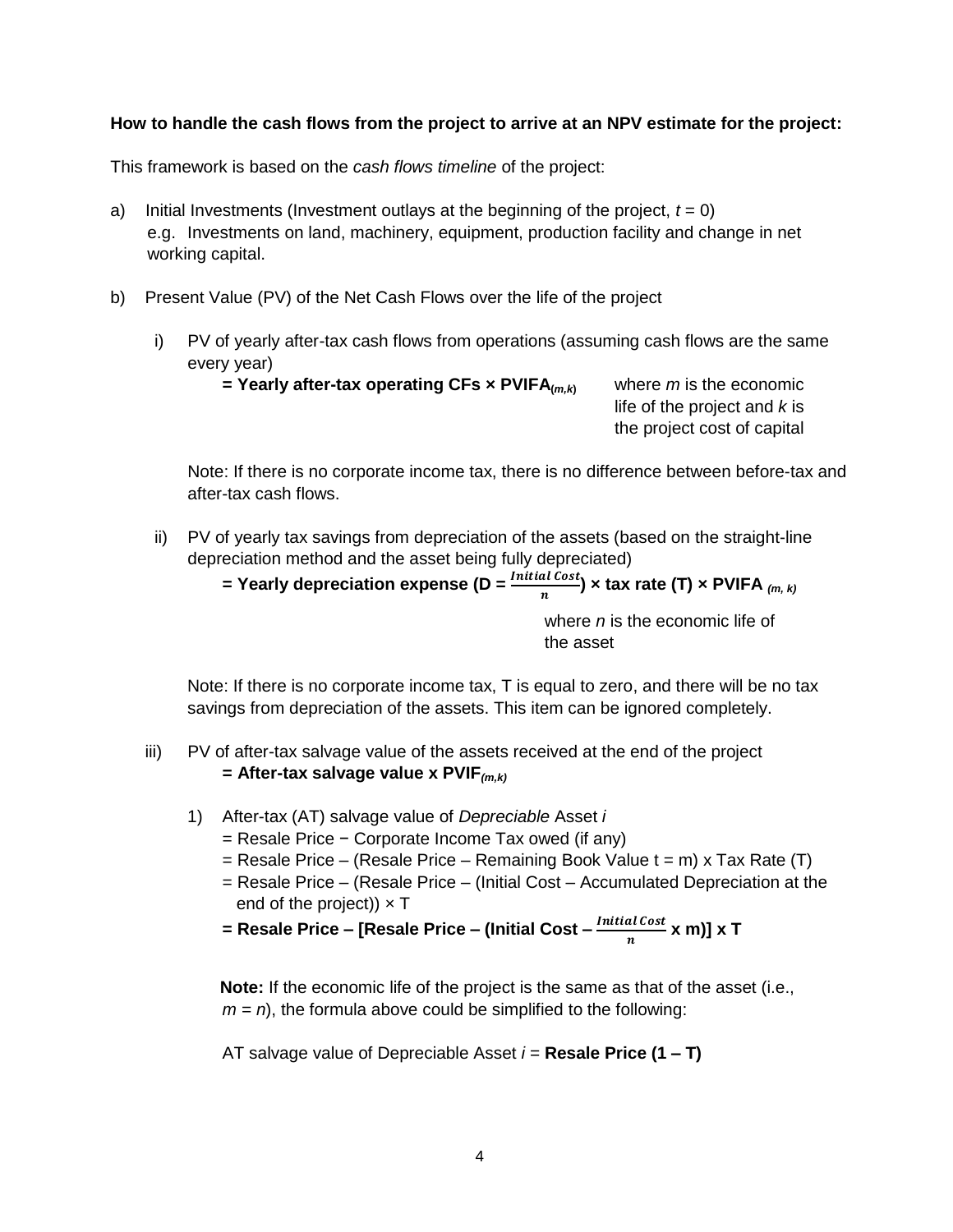- 2) After-tax (AT) salvage value of *Non-Depreciable* Asset *i* (e.g. land) **\***
	- = Resale Price Capital Gains Tax (if any)
	- = Resale Price (Resale Price Purchase Price) x T

Note: If there is no capital gains tax,

AT salvage value of Non-Depreciable Asset *i* = Resale Price

## iv) PV of the recovered net working capital **= The amount of NWC recovered × PVIF***(m,k)*

v) PV of any other *one-off* cash flows expected to be received/paid at the end of the project (e.g., the *after-tax* "clean-up" cost of a coal mine incurred at the end of the project)

Note: As mentioned earlier, financing costs such as interest payments and dividends should NOT be included as part of the incremental cash flows in the calculation of the NPV of the project.

c) NPV of the project  $=$  (b)  $-$  (a)  $NPV > 0 \Rightarrow$  Accept the project  $NPV < 0 \Rightarrow$  Reject the project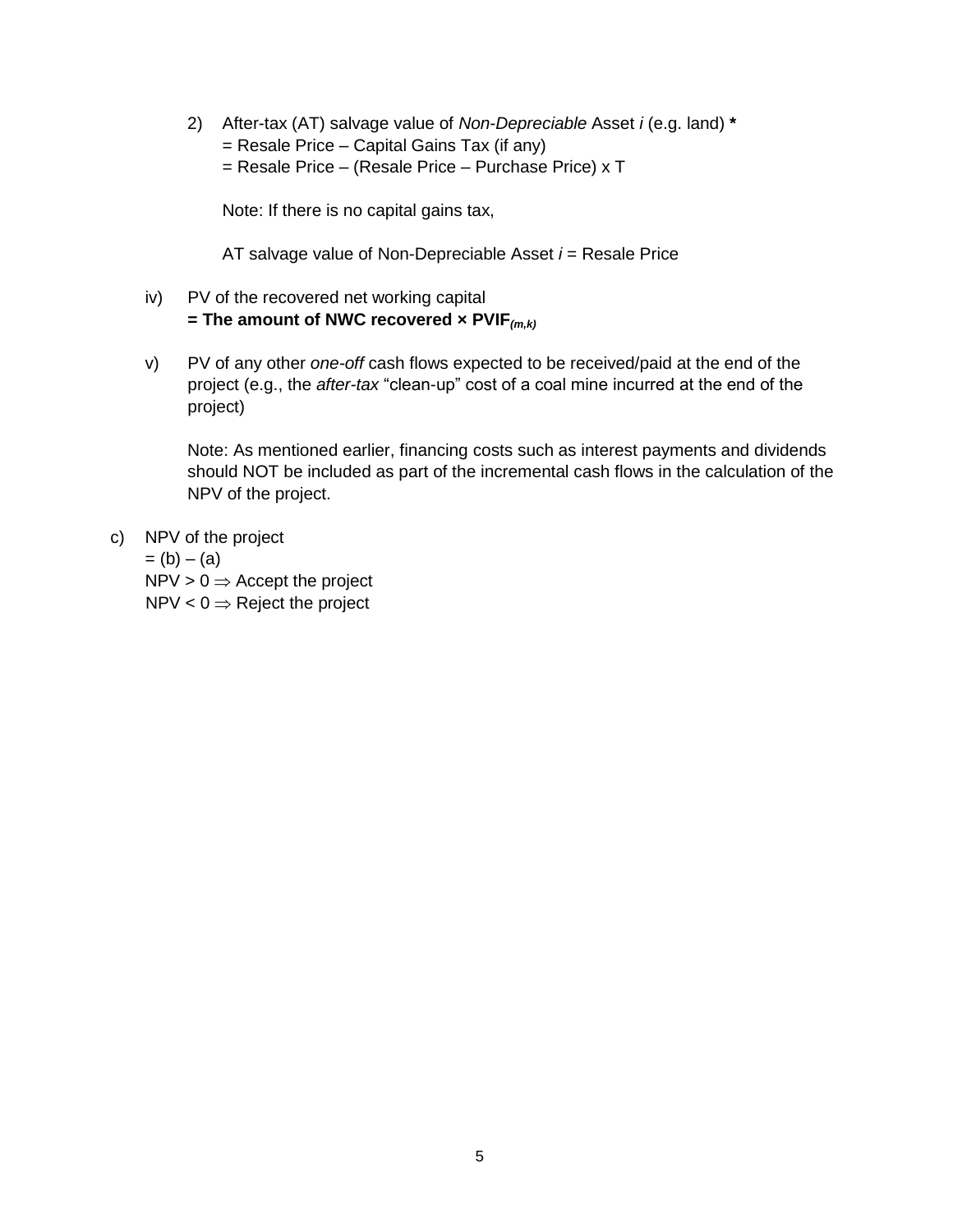#### **Suggested answers**

(a) Initial costs of investment:

| Total                      | \$181.3972m                                                                                                |
|----------------------------|------------------------------------------------------------------------------------------------------------|
| PV of working capital      | <u>1.3972m</u> (\$0.5m + \$0.75m x PVIF <sub>(n=4, k=10%)</sub> + \$0.75m x PVIF <sub>(n=7, k=10%)</sub> ) |
| Machinery                  | 10m                                                                                                        |
| <b>Production facility</b> | 20m                                                                                                        |
| Land                       | 150 <sub>m</sub>                                                                                           |
|                            |                                                                                                            |

- (b*i*) PV of yearly after-tax cash operating income = (\$8m − \$3m)(1 − 0.2) x PVIFA*(m=3, k=10%)* + (\$12m − \$5m)(1 − 0.2) × PVIFA*(m=7, k=10%)* × PVIF*(m=3, k=10%) 3*
	- $=$  \$9.9474m + \$20.4832m

#### = **\$30.4306m**

 $(b_{ii})$  PV of yearly tax savings from the depreciation<sup>4</sup> of Production facility =  $(\$20m/10 \times 0.2) \times PVIFA_{(m=10 \text{ kg}+10\%)} = \$2.4578m$ 

Machinery = (\$10m/**10** × 0.2) × PVIFA*(m=10, k=10%)* = \$1.2289m

#### **Sub-total = \$3.6867m**

(b*iii*) PV of after-tax salvage value of Land = \$350m × PVIF*(m=10, k=10%)* = \$134.9402m\*

Production facility = \$4m x (1 − 0.2) × PVIF*(m=10, k=10%)* = \$1.2337m<sup>5</sup>

Machinery = \$1m × (1 − 0.2) × PVIF(*m*=10, k=10%)  $=$  \$0.3084 $m^6$ 

#### **Sub-total = \$136.4823m**

 $\overline{\phantom{a}}$ 

Note: Although it is likely that all or some of the assets may be kept by the firm for other uses, project analysis (NPV analysis, in this case) requires that they be treated as sold at the market value at the end of the project.

<sup>&</sup>lt;sup>3</sup> If there is no corporate income tax, PV of cash operating income = (\$8m − \$3m) × PVIFA<sub>(m=3,k=10%)</sub> + ( m − m) × PVIFA*(m=7,k=10%)* × PVIF*(m=3, k=10%)*

 $4$  If there is no corporate income tax, there will be no tax savings from depreciation of the assets. The calculations in (b*ii*) could be ignored completely.

<sup>&</sup>lt;sup>5</sup> With no corporate income tax, the PV of the salvage value of the production facility = \$4m  $\times$  PVIF<sub>(m=10,</sub> *k=10%)*

<sup>&</sup>lt;sup>6</sup> With no corporate income tax, the PV of the salvage value of the machinery = \$1m x PVIF  $(m=10, k=10\%)$